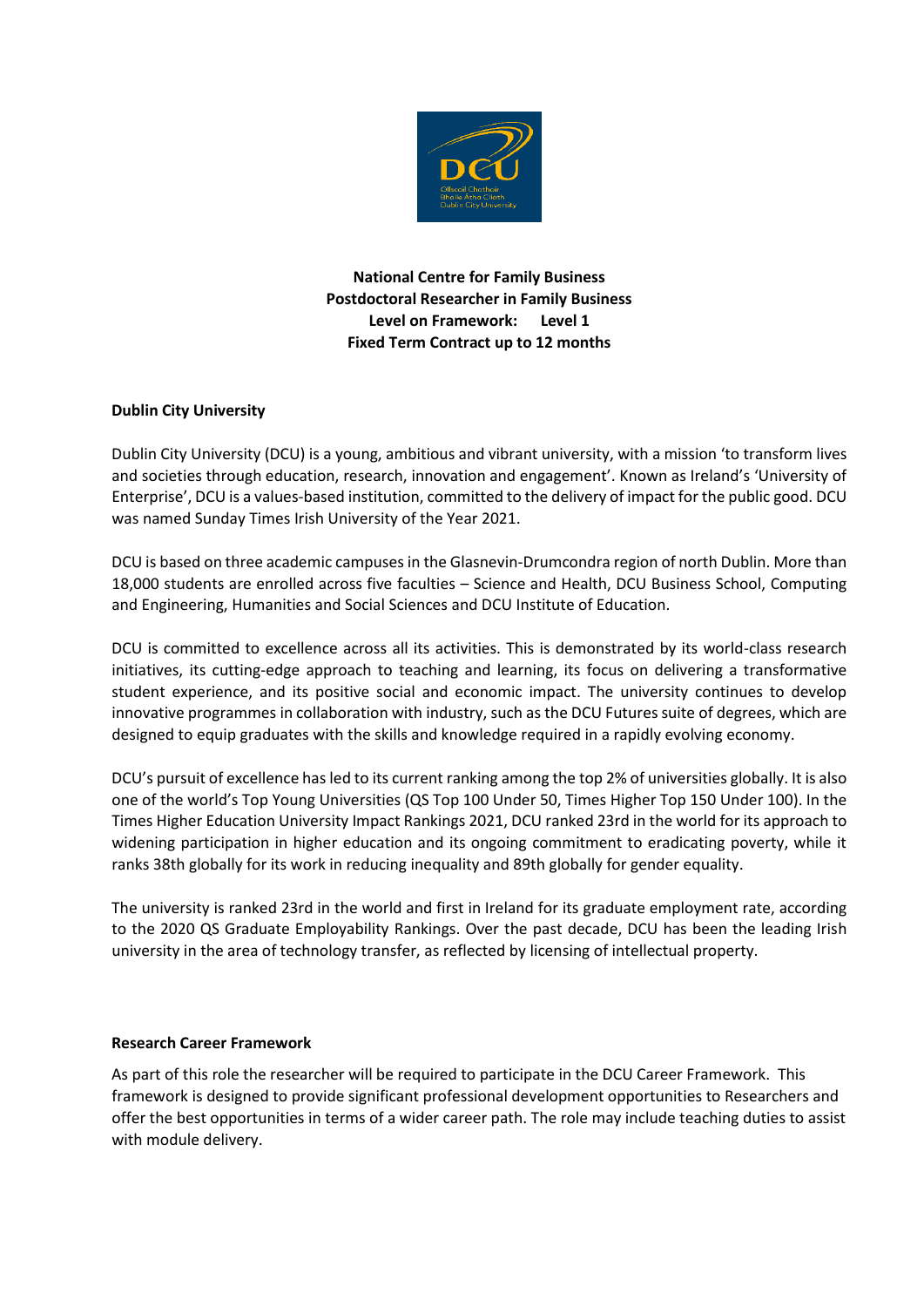# **Role Profile**

The Postdoctoral Researcher will engage in research projects as part of the research programme of the NCFB. The ideal candidate will have research interests and experience in some aspects of business growth, strategy, management, organisational behaviour, internationalisation, or entrepreneurship, in the context of family businesses and/or small medium-sized enterprises.

## **Duties and Responsibilities**

Please refer to the job description for a full list of duties and responsibilities associated with this role.

### **Qualifications and Experience**

#### **Minimum criteria**

Applicants should have completed a PhD in a business discipline, including entrepreneurship, organisational behaviour, strategic management or innovation.

In addition, it is desirable that the candidate has experience in the following:

- Evidence of (pending) publication of PhD research (in high impact peer-reviewed journals);
- Skilled in the design, management and conduct of high-quality research projects in a business discipline;
- Strong skills in qualitative and/or quantitative research methods;
- Academic and report writing skills;
- A high level of interpersonal skills;
- **•** Enthusiasm, motivation and flexibility;
- Ability to work independently and as part of a team;
- Excellent time management and ability to work to deadlines;
- Interest and experience in family business research;

#### **Candidates will be assessed on the following competencies:**

Discipline knowledge and Research skills

Understanding the Research Environment

Communicating Research

Managing & Leadership skills

**Salary Scale:** Post-Doctoral Researcher IUA Scale\*€39,132 - €45,157.

**Closing Date:** 15th July 2022

#### **Informal Enquiries in relation to this role should be directed to:**

Dr Eric Clinton, DCU Business School, Dublin City University. Email: eric.clinton@dcu.ie Please do not send applications to this email address, instead apply as described below

# **Application Procedure:**

Application forms and the full advert and description are available from the DCU Current Vacancies website at [https://www.dcu.ie/hr/vacancies-current-vacancies-external-applicants.](https://www.dcu.ie/hr/vacancies-current-vacancies-external-applicants)

Applications should be submitted by e-mail with your completed application form to hr.applications@dcu.ie